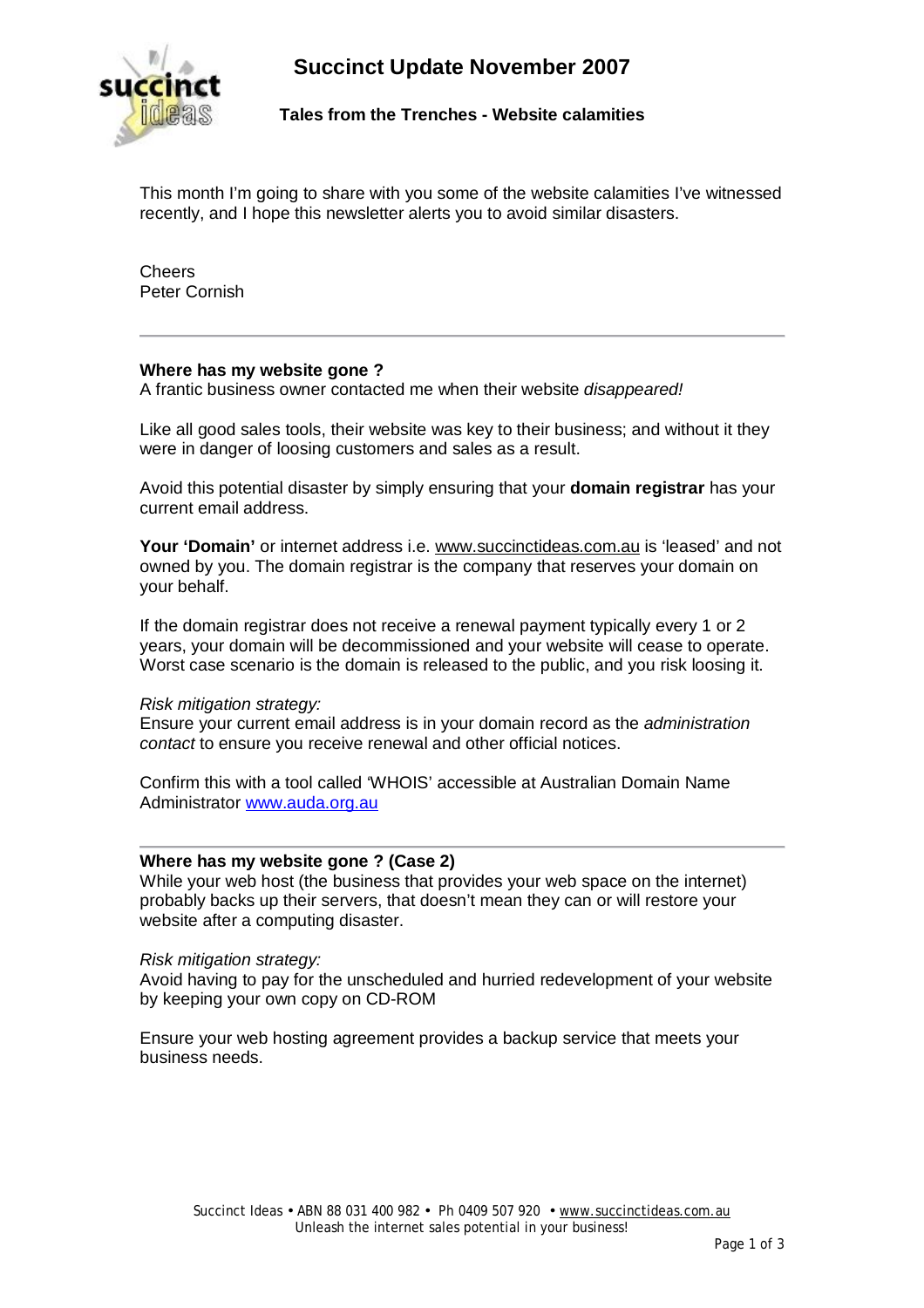

## **Tales from the Trenches - Website calamities**

# **Are you an Aussie ?**

When searching for an Australian business, many people will use the '*Pages from Australia'* button on google.com.au.

Did you know that if your website is hosted off-shore, it is likely to be filtered out of these results and so many prospective Australian clients will not find your offerings ?

A number of smaller web hosting businesses resell hosting sourced from overseas hosting companies so you may inadvertently be using an overseas host without being aware of it.

Until recently this was a largely unsolvable issue, but late last month Google introduced a 'geographic targeting' feature for websites that enables your website to be explicitly associated with a country or region for Google searches.

This and other Google-specific website configuration is provided via the Google Webmasters facility; a tool we use to optimise Google performance for client's sites.

As over 90% of Australian searches are on Google, it is vital your site is optimised for Google if your target clients are in Australia.

#### *Risk mitigation strategy:*

Register your site on Google's Webmaster facility or have your internet professional arrange it for you.

## **Which keywords should you buy ?**

'Paying for keywords' as part of a website search optimisation strategy is common practice as internet sales competition heats up in Australia.

Frequently we find Customers making poor keyword investments.

The Overture keyword database, the traditional free source for identifying keywords has been frozen, and although it is still produces output, the data is aging and becoming less relevant. Alternatives are expensive and until recently didn't provide keywords filtered to the Australian marketplace.

*Risk mitigation strategy:*  Ensure your SEO strategy is based on contemporary and relevant keyword information.

## **Digital Marketing Website Review wizard**

Have you tried our new wizard to self-assess your website's sales effectiveness? [www.succinctideas.com.au/dmr/diy/](http://www.succinctideas.com.au/dmr/diy/)

Interested in using the internet to generate sales? Contact me if you would like to explore how online marketing may be able to assist your business.